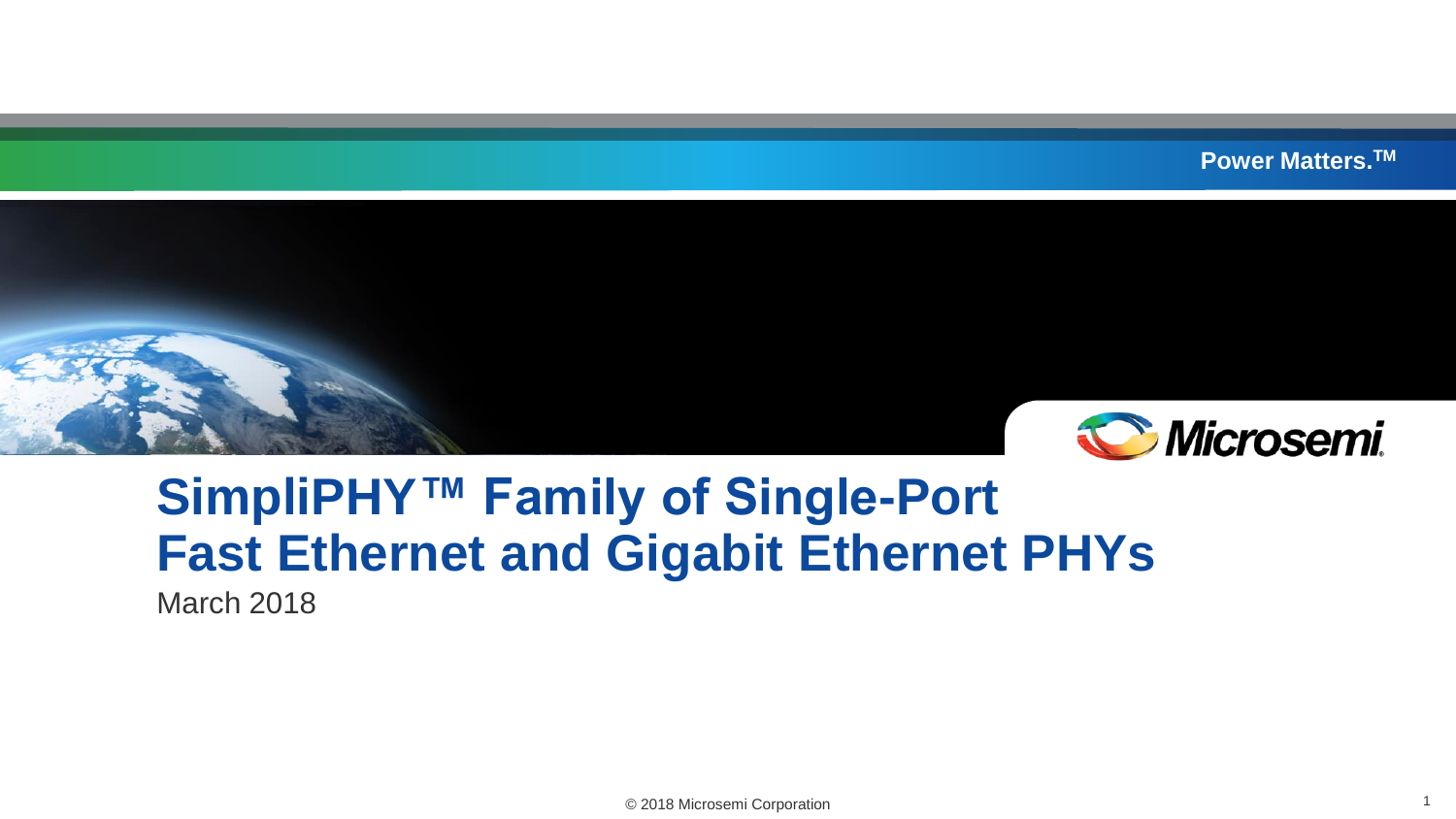# **Microsemi's PHY Technology Delivering Innovations in Timing Accuracy and Security**

| <b>Over a Decade</b><br>of PHY<br><b>Experience</b>           | • 10/100, 10/100/1000 and 10GE<br>• Extensive portfolio of 1-12 port copper & dual-media PHYs in production<br>• Hundreds of millions of PHY ports shipped                                         |
|---------------------------------------------------------------|----------------------------------------------------------------------------------------------------------------------------------------------------------------------------------------------------|
| <b>Innovative</b><br><b>Technology</b>                        | • World-class mixed-signal technology integration<br>• Enables compliance to ITU-T Class A / Class B 1588 timing requirements<br>• Enables 256-bit AES Layer 2 security that preserves 1588 timing |
| <b>Leverages Your</b><br><b>Software</b><br><b>Investment</b> | • Entire portfolio of PHY products use a common API<br>• Application software includes full portfolio of switches and PHYs                                                                         |
| <b>Highly Reliable</b><br>and<br><b>Fully Tested</b>          | • <1 DPPM (defective parts per million)<br>• Robust set of validation and characterization tests performed                                                                                         |

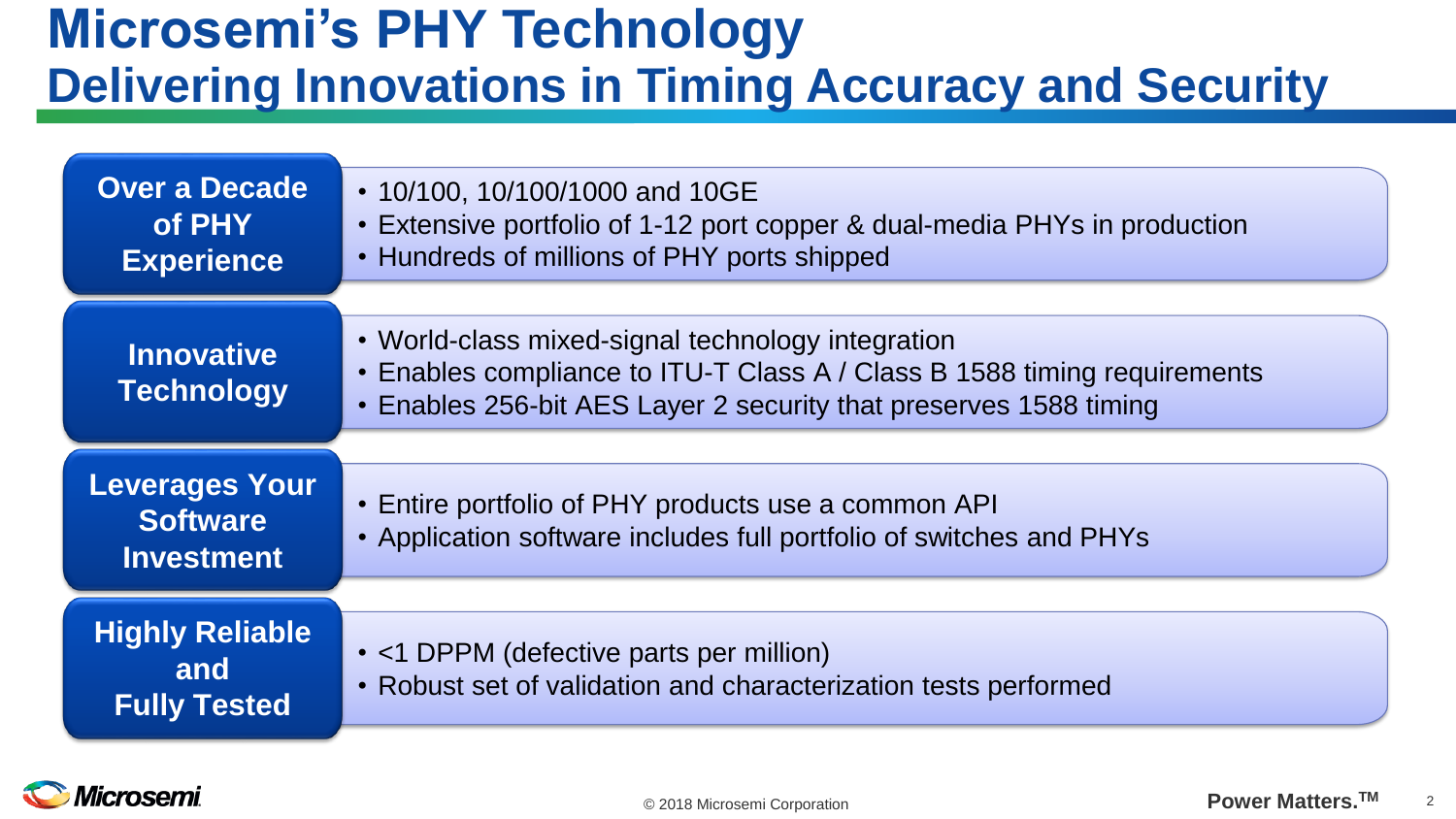# **Introducing Microsemi's Newest SimpliPHY Single-Port FE/GbE PHYs**



- Six new PHYs with a differentiated set of features addressing:
	- **Cost**
	- **Reliability**
	- **Timing Accuracy**
	- **Interoperability**

**Microsemi** 

|                      | <b>Speed</b> |     | <b>MAC Interface</b> |             |                |                | <b>Timing</b>         | <b>Package</b> |                |
|----------------------|--------------|-----|----------------------|-------------|----------------|----------------|-----------------------|----------------|----------------|
| <b>Part Number</b>   | <b>GE</b>    | FE. | <b>RGMII</b>         | <b>RMII</b> | <b>GMII</b>    | <b>MII</b>     | <b>Support</b>        | <b>Size</b>    | I-Temp         |
| <b>VSC8541XMV-01</b> |              |     | п                    | ٠           | <b>I</b>       | $\blacksquare$ | SyncE                 | 8x8mm          |                |
| <b>VSC8541XMV-04</b> |              |     | п                    | ▪           | $\blacksquare$ | п              | SyncE &<br><b>SOF</b> | 8x8mm          | $\blacksquare$ |
| <b>VSC8531XMW-01</b> | ш            |     | п                    | ٠           |                |                |                       | 6x6mm          |                |
| <b>VSC8531XMW-04</b> |              |     | п                    | ■           |                |                |                       | 6x6mm          | п              |
| <b>VSC8540XMV-04</b> |              | п   | п                    | ٠           |                | $\blacksquare$ | SyncE                 | 8x8mm          | $\blacksquare$ |
| <b>VSC8530XMW-04</b> |              | ■   | п                    | ■           |                |                |                       | 6x6mm          | $\blacksquare$ |
|                      |              |     |                      |             |                |                |                       |                |                |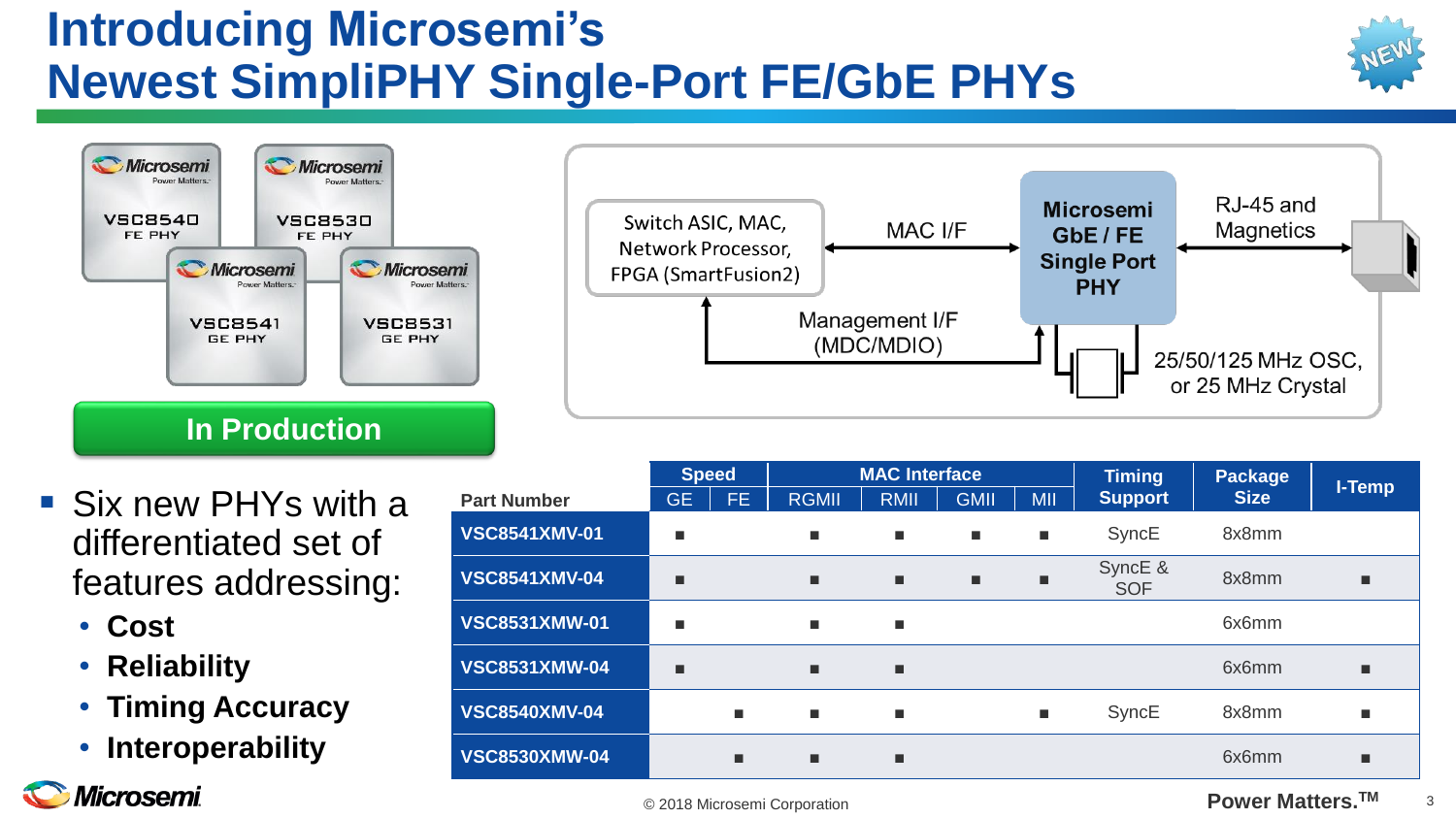## **Microsemi's New Single-Port PHY Family: Value Proposition**

#### **Lower cost**

- Smaller packages, flexible clocking/management, and drive strength adjustment mean **BOM savings and simpler/shorter design cycles**
	- Adjustable interface drive strength helps **controls system EMI/EMC**

#### ▪ **Improved reliability**

- **Line monitoring features** indicate when a link **has** failed, and other functions provide early indications if a 1000BASE-T link **may** fail
- **SEU protection** (VSC8541XMV-04)

#### ▪ **Interoperability**

- Flexible MAC interface options and **widest LVCMOS voltage range**
- **Hardware pin strapping**

#### ▪ **Timing over packet timing accuracy**

• Synchronous Ethernet and Start-of-Frame (SOF) capabilities to enable systems with **ns-level timing accuracy** 

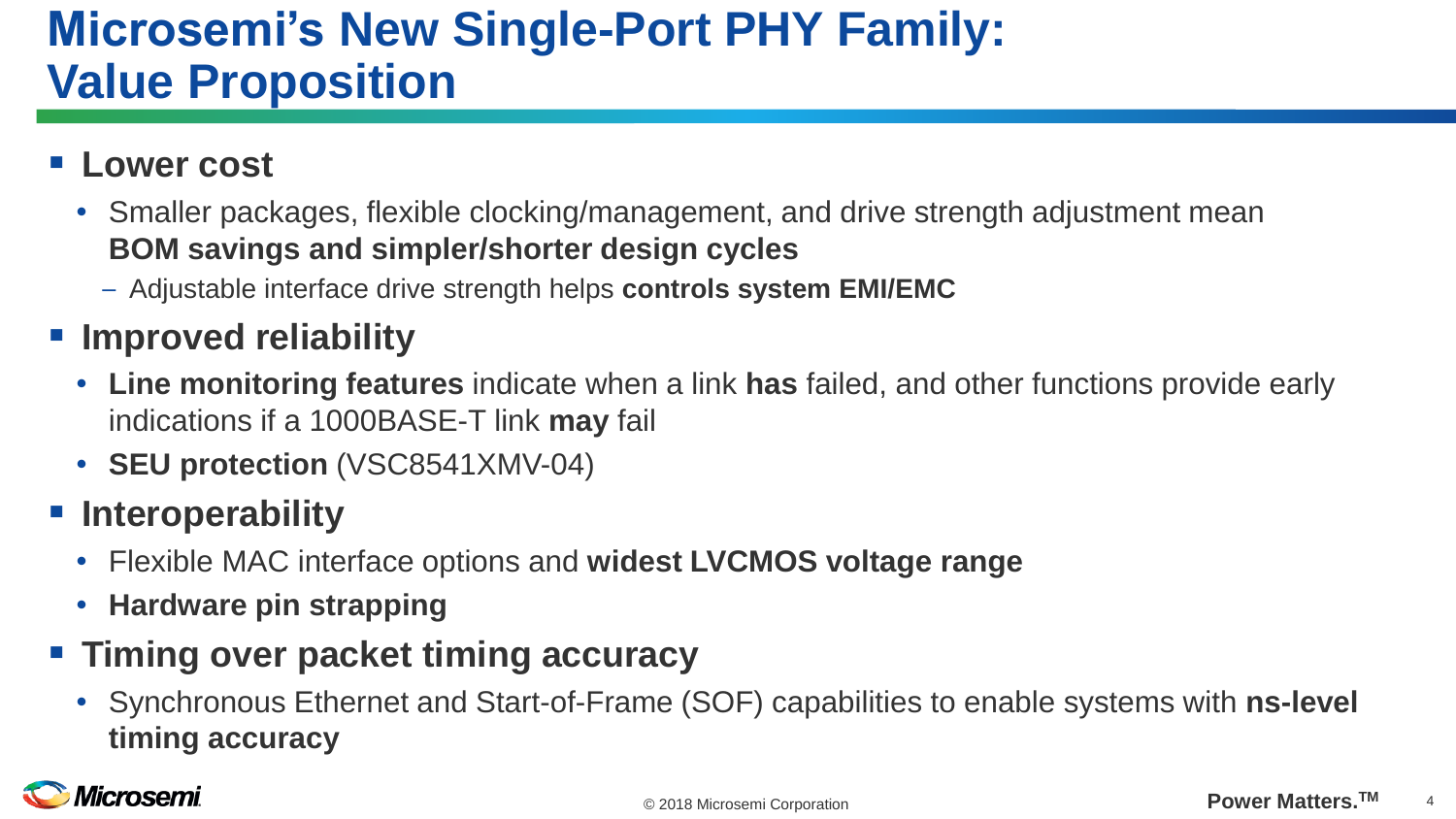# **Microsemi's New Single-Port PHY Family: Lowers Cost**

**Saves board space** with smaller package sizes:



**Lowers BOM cost** with flexible clocking/control options:



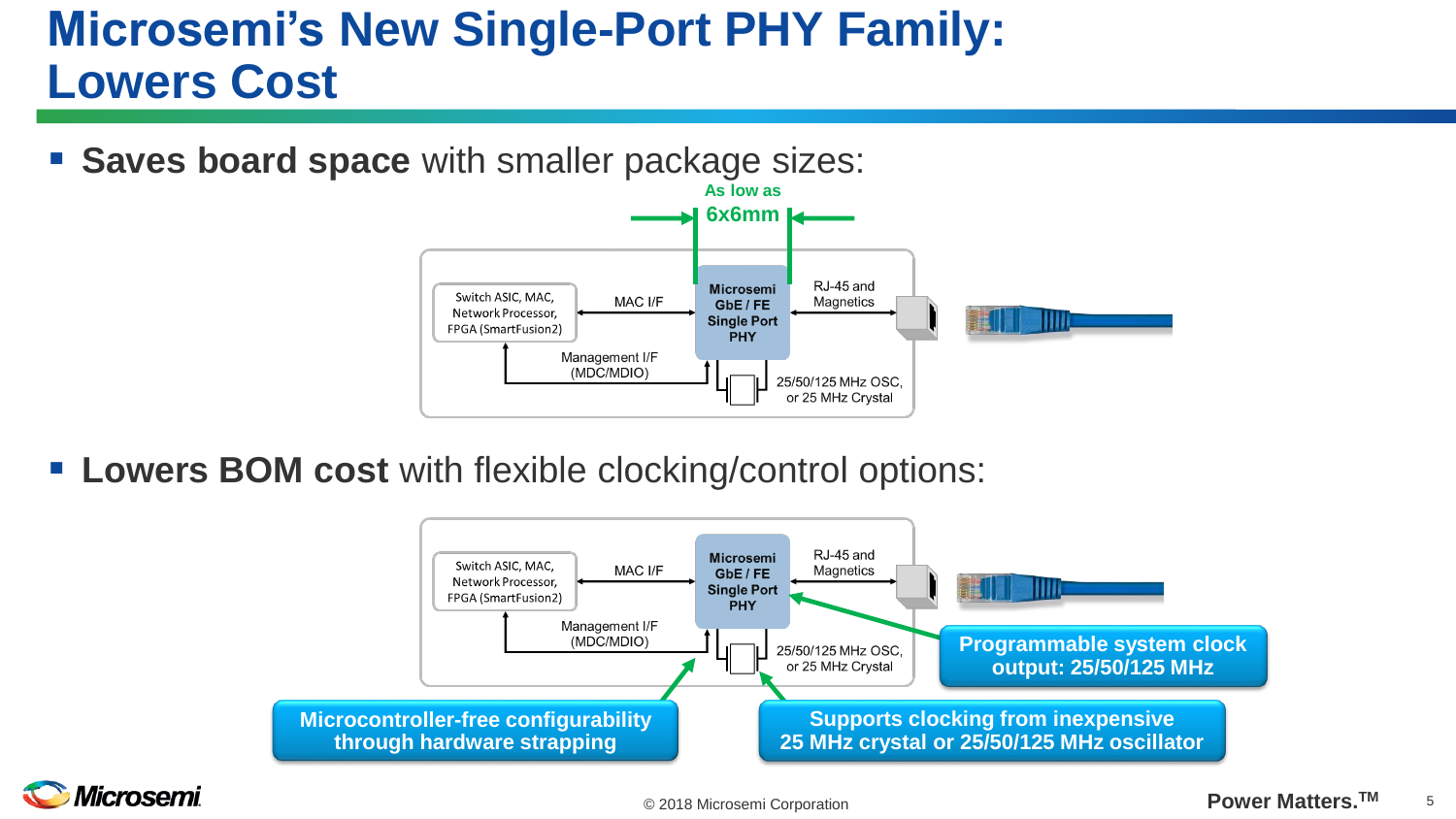# **Microsemi's New Single-Port PHY Family: Lowers Cost**

**EXCONTIOLS SYSTEM EMI/EMC** with adjustable drive strength:



Saves cost by shortening design cycles and simplifying the system design

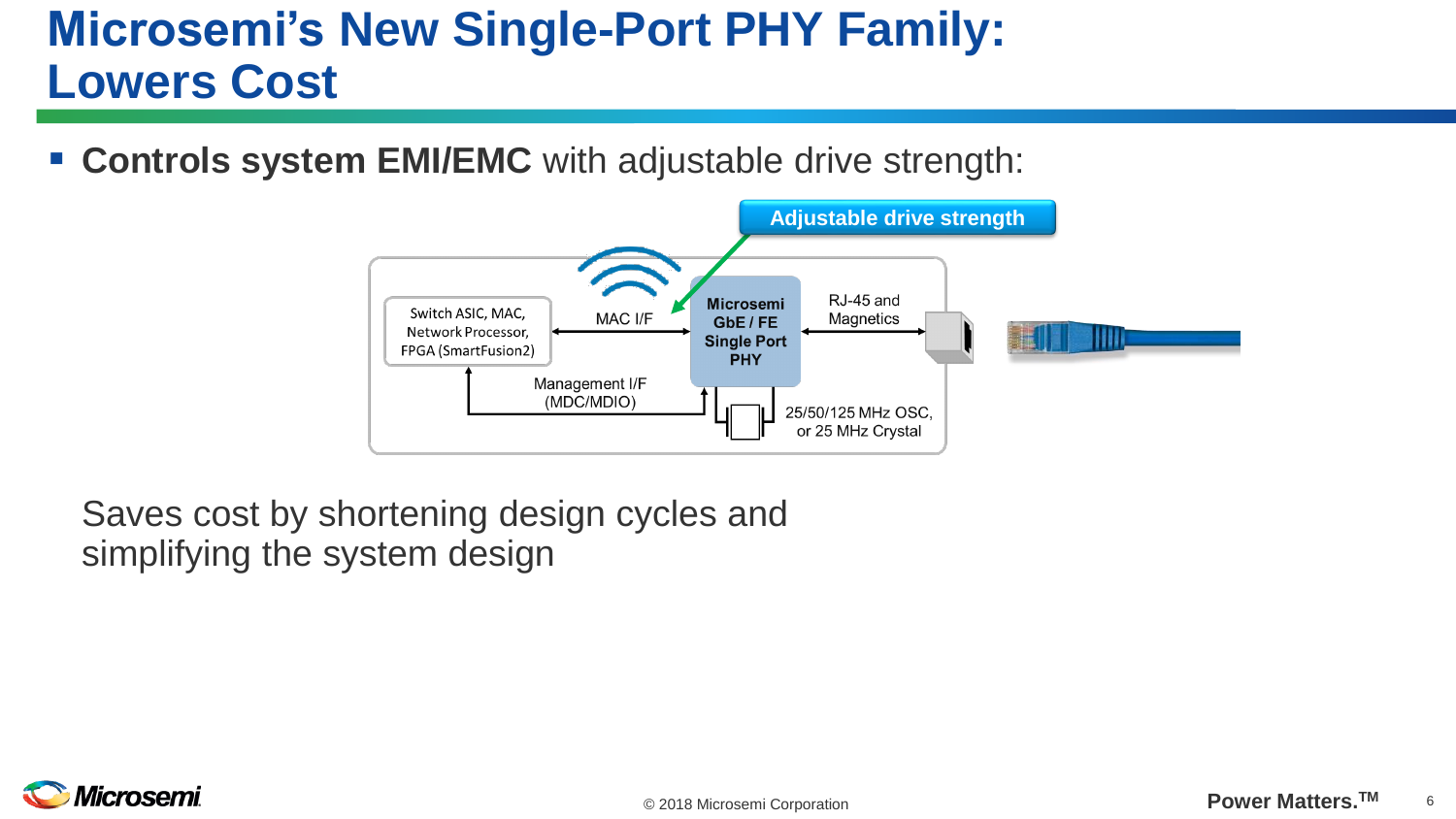# **Microsemi's New Single-Port PHY Family: Increases Reliability**

**Ensures uptime** by monitoring the quality of an active line:



#### ■ Protects against single event upsets (SEUs):

• Low alpha mold compound in VSC8541XMV-04 protects against ionizing particles that could cause errors in mission-critical systems (FIT < 80)

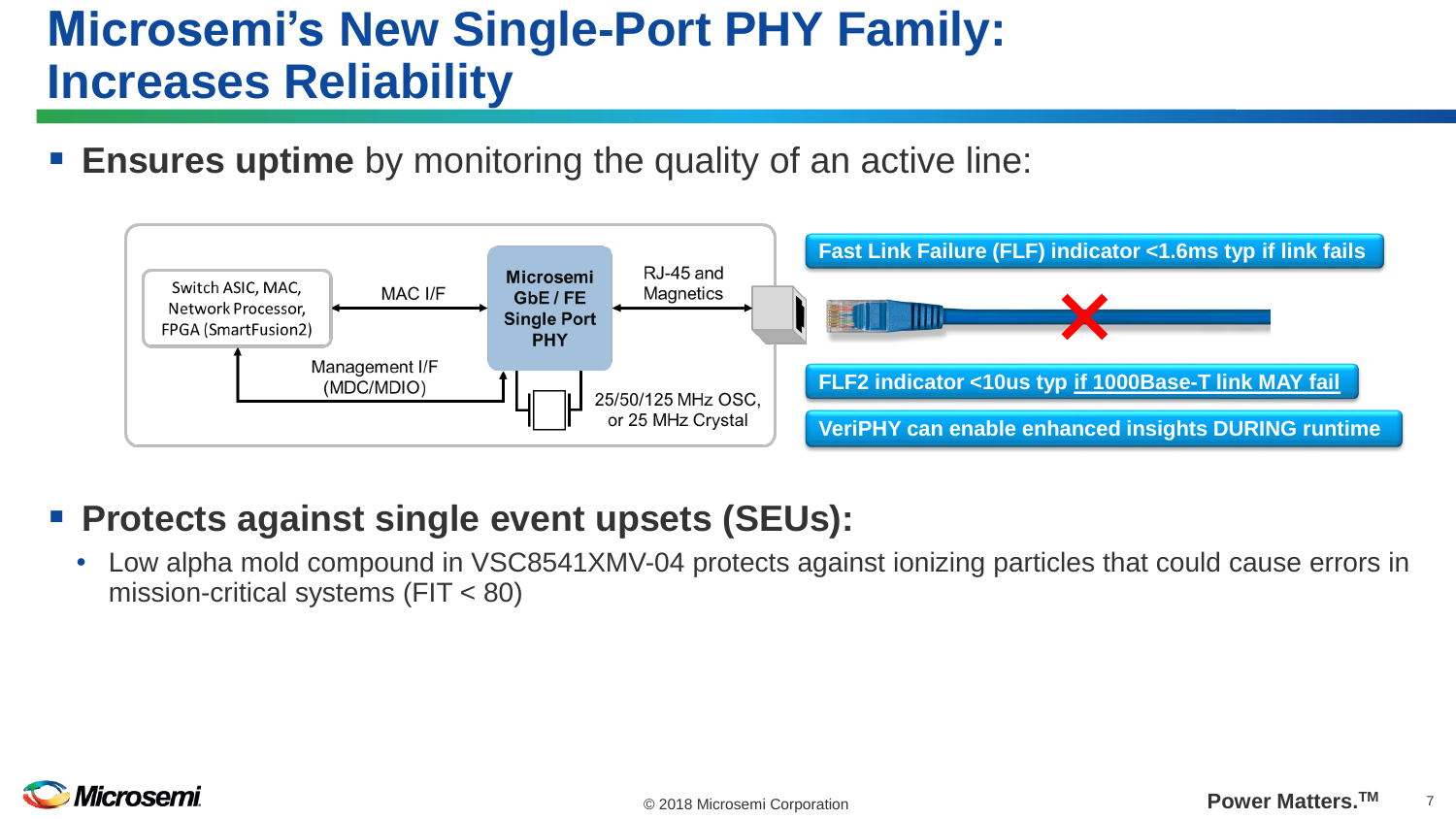## **Microsemi's New Single-Port PHY Family: Enhances Timing Accuracy**

▪ Adds **Synchronous Ethernet support**:



▪ Includes **1588v2 precision time protocol system support**:



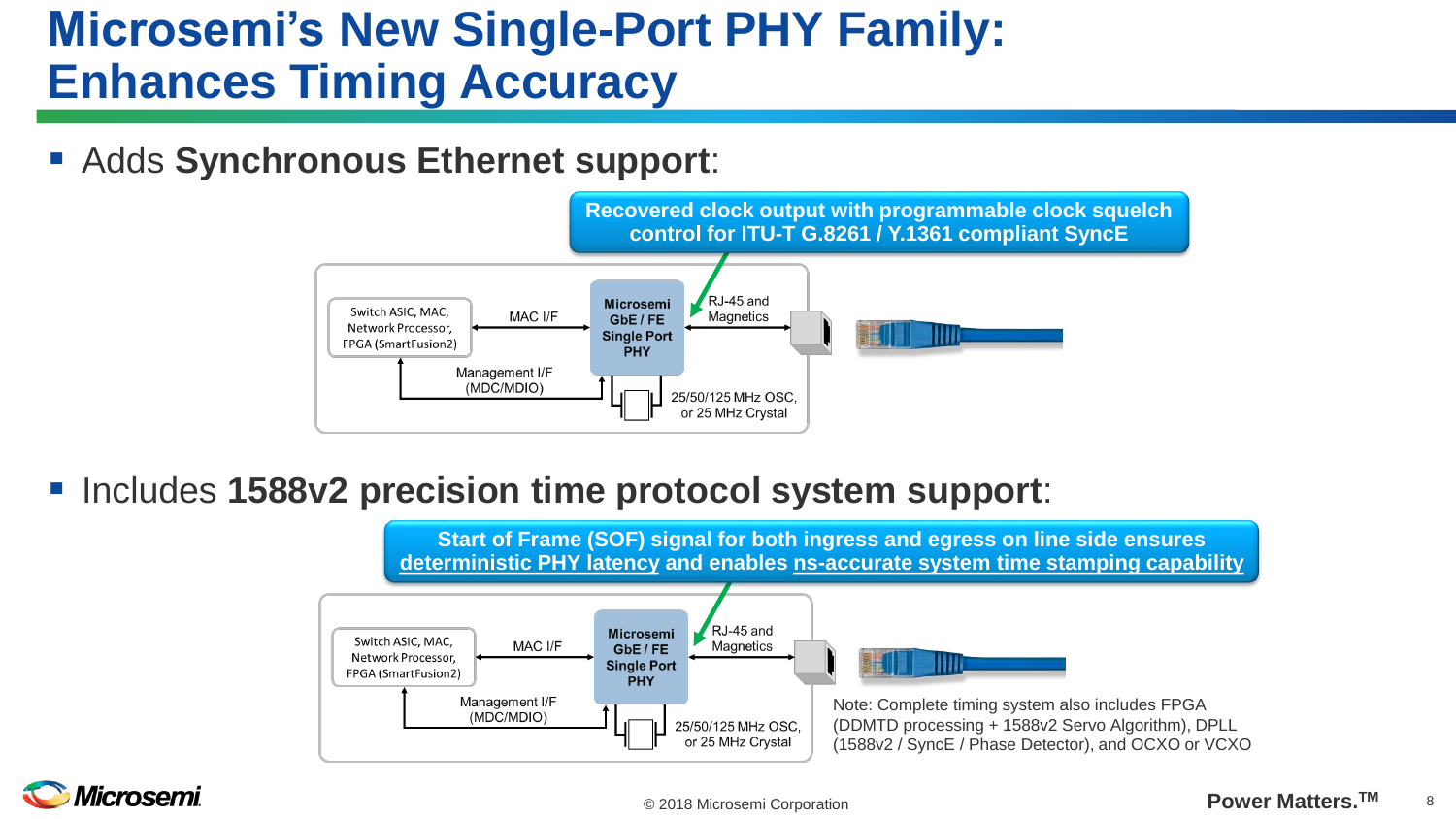## **Microsemi's New Single-Port PHY Family: Increases MAC Interoperability**

**Future-proofs designs** with industry's most flexible interface:



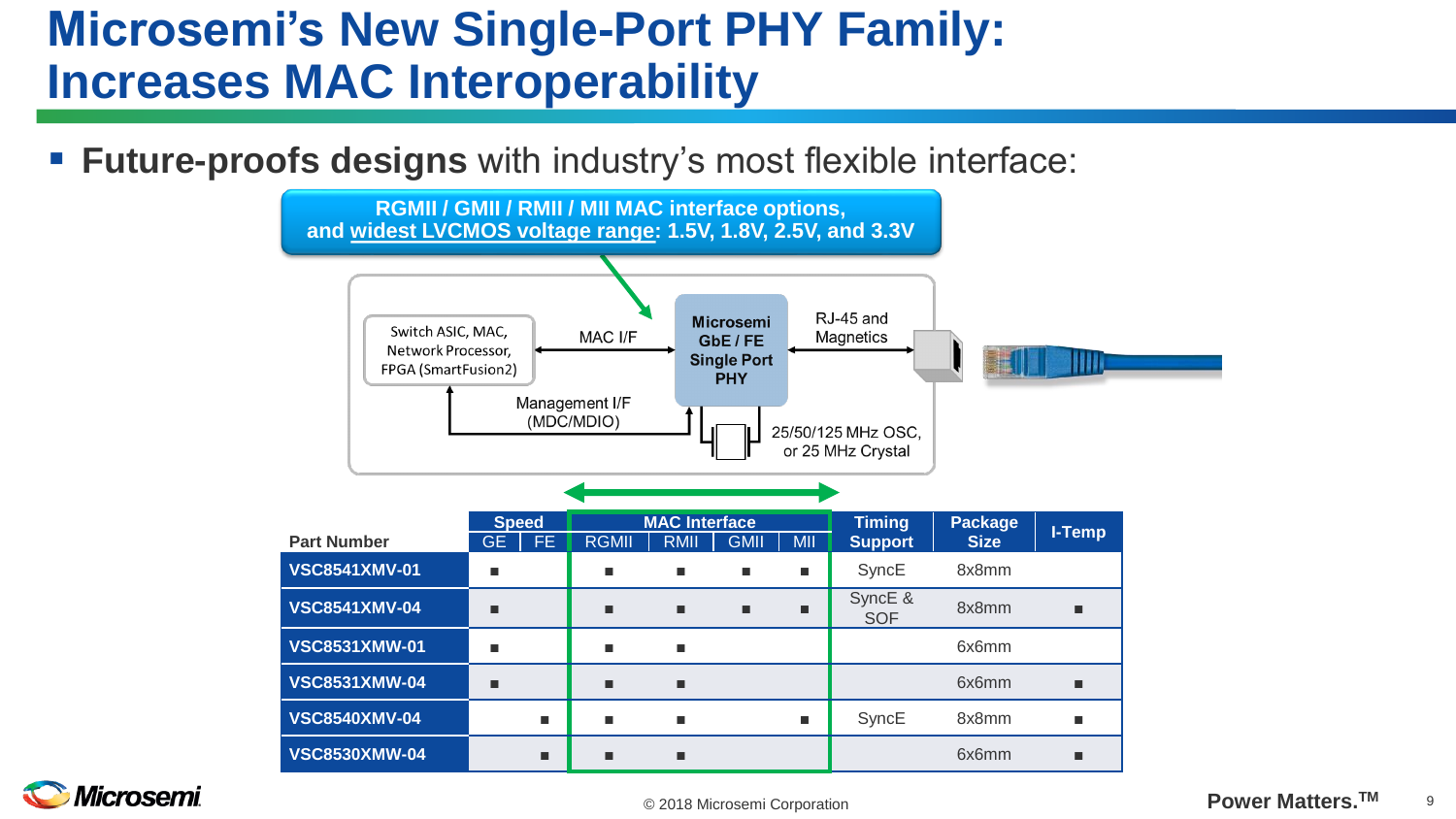## **Microsemi's New Single-Port PHY Family: Datasheets and Other Resources**

- Datasheets, application notes, 4-layer PCB reference designs and IBIS models are available now
- Available to all registered users (no NDA needed!)
- Sign-in or register for a MyMicrosemi account at<https://my.microsemi.com/>
- Product web page links:
	- **VSC8530**: https://www.microsemi.com/product-directory/fast-ethernet-phys/3929-vsc8530
	- **VSC8531**: https://www.microsemi.com/product-directory/gigabit-ethernet-phys/3901-vsc8531
	- **VSC8540**: https://www.microsemi.com/product-directory/fast-ethernet-phys/3930-vsc8540
	- **VSC8541**: https://www.microsemi.com/product-directory/gigabit-ethernet-phys/3886-vsc8541

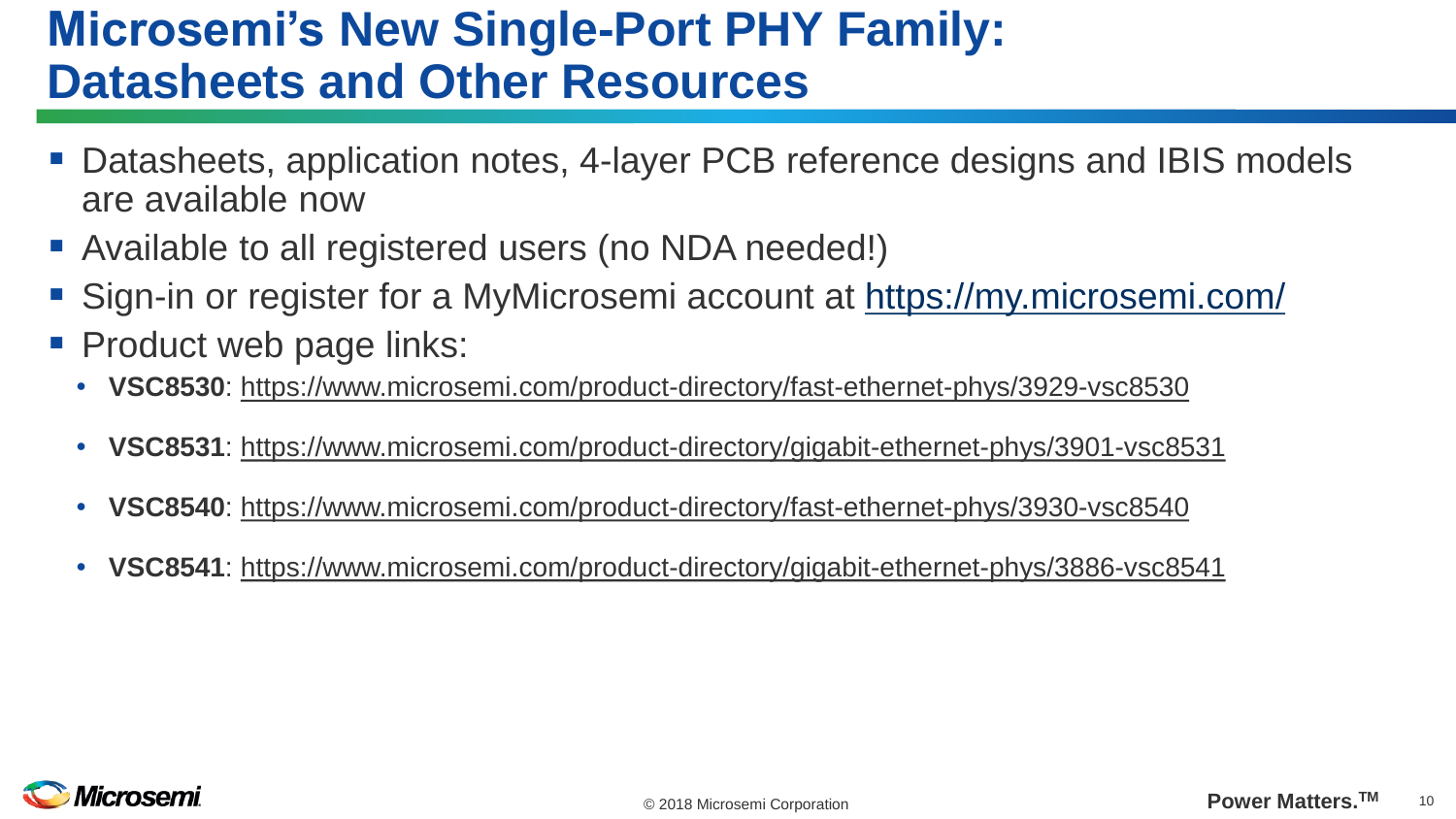## **Summary**

- Microsemi is an established supplier of Ethernet PHY technology with a diverse portfolio of 1-12 port copper/dual-media products
- Newest single-port family of Fast Ethernet and Gigabit Ethernet PHYs include features that address:
	- Lower cost with BOM savings and shorter design cycles
	- Improved reliability with line monitoring and SEU protection
	- Enhanced timing accuracy with SyncE, and SOF features for IEEE1588-based systems
	- Interoperability at the MAC interface and as part of full solution
- Part of a complete solution from Microsemi
	- In addition to PHYs, solution includes Ethernet Switches, FPGAs, Clock Management, Power Management, and Power over Ethernet (PoE) products